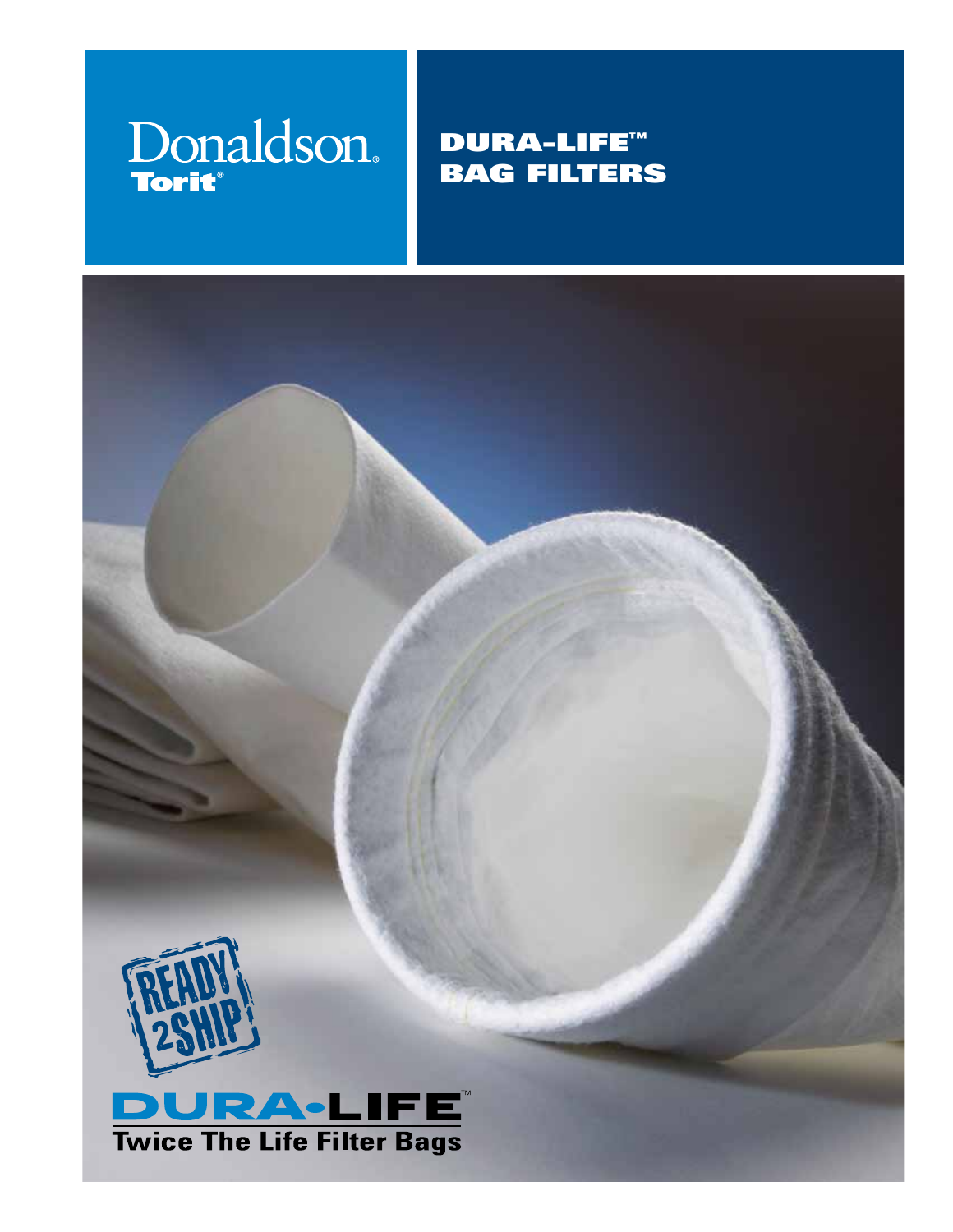# Make a change to the better

Can't think of a good reason to change your brand of bag filters? Donaldson Torit just provided the reason—Dura-Life bag filters that outlast, outperform and outvalue standard polyester.

#### Dura-Life™ Bag Filters

- Breakthrough technology only from Donaldson® Torit®
- • Dura-Life bag filters last 2 3 times longer than standard 16 oz. (453.6 g) polyester bags
- Energy savings due to lower pressure drop
- 30% fewer emissions based on EPA test procedure
- Dura-Life bag filters are standard on all Donaldson Torit baghouses
- • Dura-Life bag filters are available as replacements for all brands of baghouse collectors

**Donaldscin** 



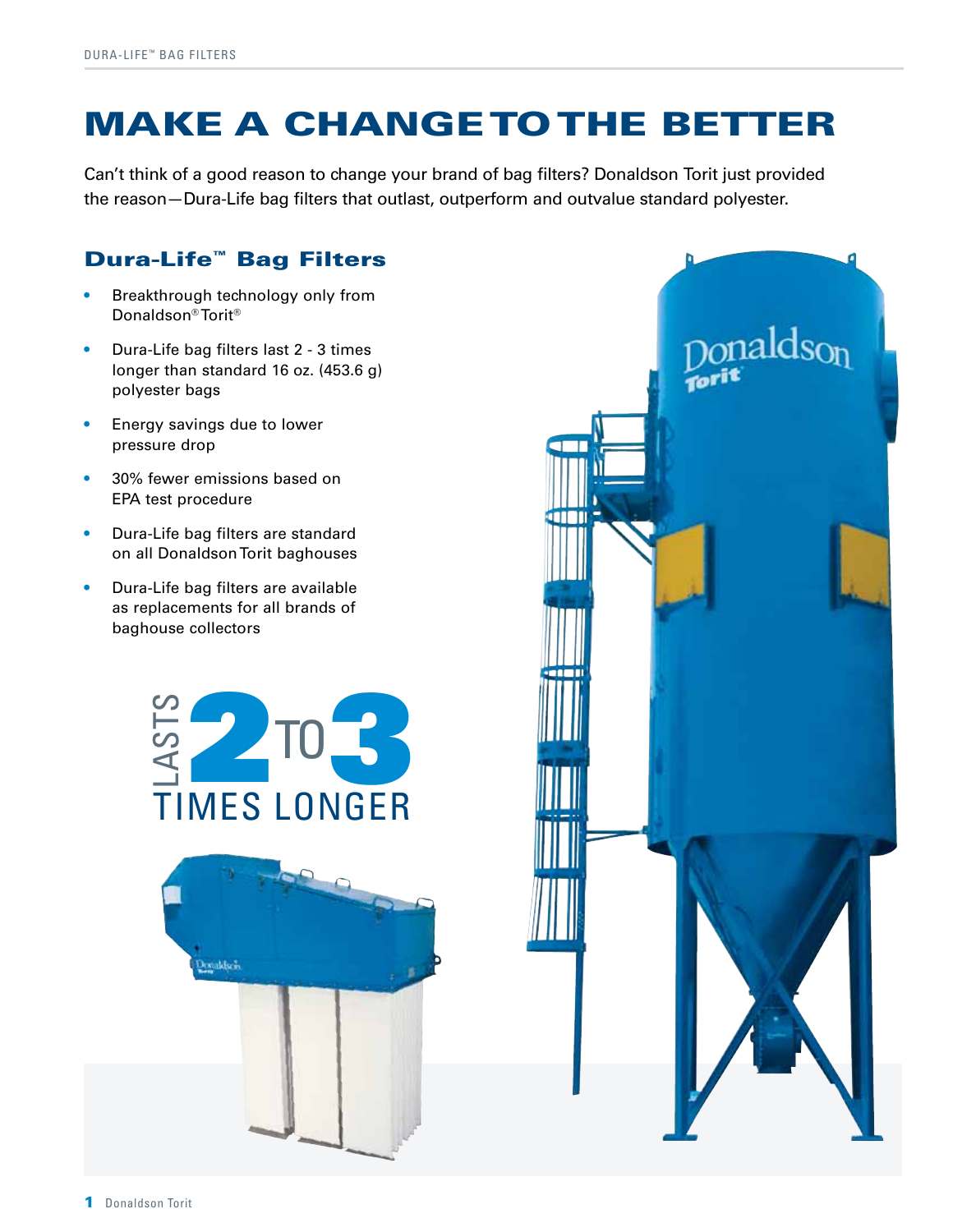# The proven performance OF DURA-LIFE™

#### Dura-Life – A technology breakthrough for bag users

Polyester bag filters have historically been produced with a needling process that creates large pores where dust can embed into the fabric, inhibiting cleaning and reducing bag life. Dura-Life bag filters are engineered with a unique hydroentanglement process that uses water to blend the fibers, resulting in:

- More uniform material with smaller pore size
- Better surface loading of dust that prevents penetration deep into the media
- Improved pulse cleaning and lower operating pressure drop
- • Bags with longer life and greater value
- Available in polyester, oleophobic, epitropic (anti-static), and epitropic oleophobic
- FDA compliant versions available



**Needled Polyester Bag Clean Air Side** (300x)



**Dura-Life Bag Clean Air Side** (300x)

These photos were taken with a scanning electron microscope of bag media used in a collector that was filtering fly ash. The bags were removed after 2,700 hours of use. Air-to-media ratio was 4.5 to 1. Pressure drop after 2700 hours of operation was 6 in. (152.4 mm) on polyester bags and 2 in. (50.8 mm) on Dura-Life.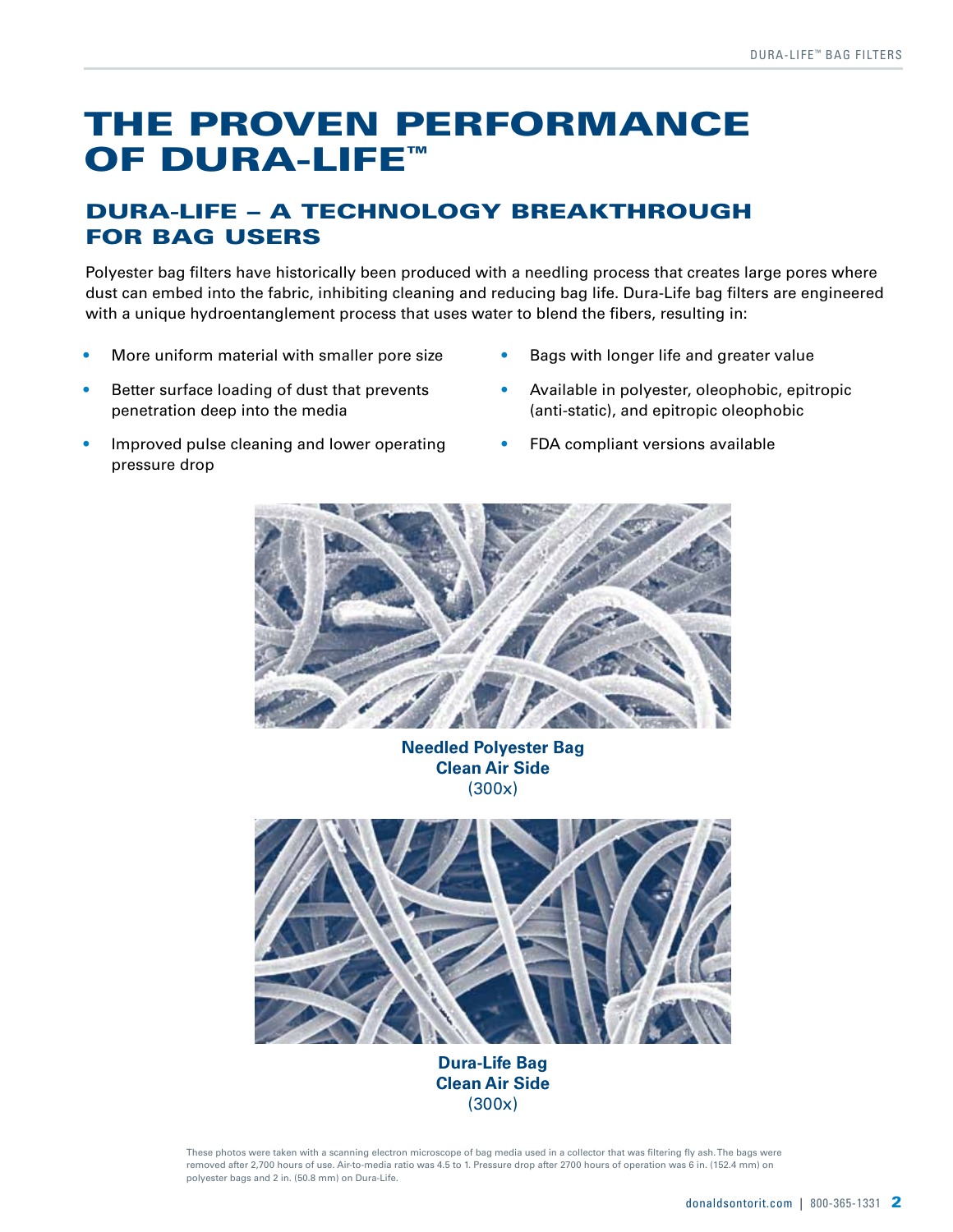# Dura-Life™ improves the bottom line

#### Dura-Life Bags last 2–3 times longer than standard polyester

Pressure drop increases at a faster rate with needled polyester bag filters due to dust embedding in the media, shortening bag life and forcing more frequent bag changes. Dura-Life filter bags, with surface loading of dust and better pulse cleaning, perform far longer than needled polyester filter bags when replacing due to excessive pressure drop.



These results were derived in accelerated lab tests, which correlate to field tests results, showing that Dura-Life will provide

2-3 times more life than standard 16 oz. (453.6 g) polyester bag filters when replacing bags due to pressure drop.

#### Dura-Life clears the air better

Dura-Life bag filter media has been shown to produce lower emissions than the 16 oz. (453.6 g) needled polyester material used in most standard bags. Dura-Life media is more efficient at capturing dust, even 2.5 micron or smaller particles, reducing the amount of dust that escapes into the air. This helps to keep the workplace and environment cleaner.





These flat sheet results are based on independent lab tests using ASTM D 6830-02 per EPA PM 2.5 performance verification.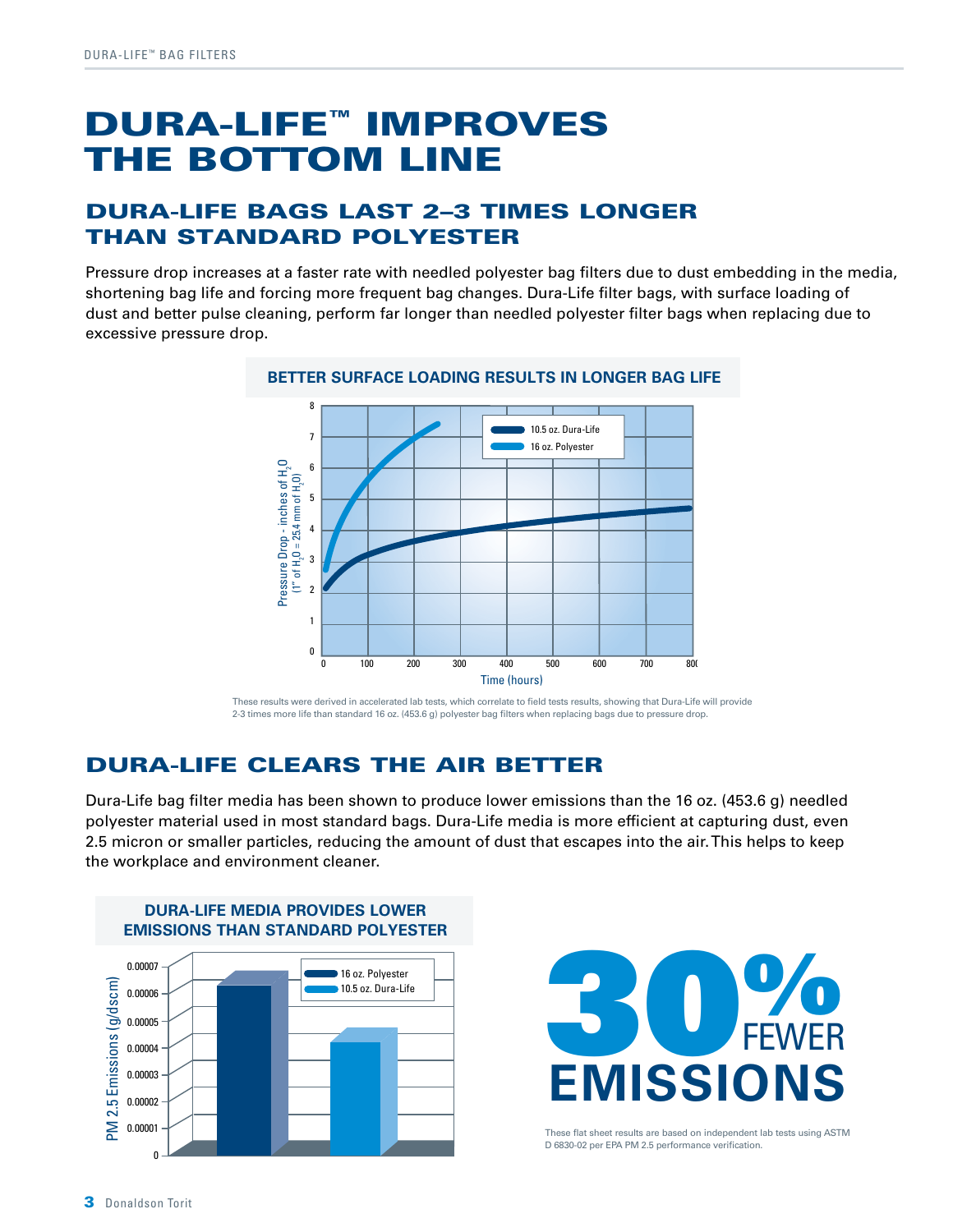#### Dura-Life bags are the clear choice for savings

With Dura-Life, there are fewer bag changes, resulting in labor and replacement bag savings and less production downtime. Unique Dura-Life technology traps dust on the surface of the bag, allowing dust to be easily pulsed off during cleaning resulting in lower pressure drop and annual energy savings.

|                          | <b>Standard</b><br><b>Polyester Bags</b> | Dura-Life<br><b>Bags</b> |
|--------------------------|------------------------------------------|--------------------------|
| <b>Bag Filters</b>       | 484                                      | 484                      |
| <b>Operating Delta P</b> | $5''$ (127.0 mm)                         | $3''$ (76.2 mm)          |
| <b>ACFM</b>              | 57,000                                   | 57,000                   |
| <b>Motor</b>             | <b>125 HP</b>                            | 125 HP                   |
| <b>Break HP</b>          | 55.4                                     | 33.2                     |
| <b>Annual Energy Use</b> | \$16,687                                 | \$10,000                 |

Annual Energy Savings Due to Reduced Pressure Drop

This is one example; energy savings can further increase with larger collectors. These energy savings are calculated based on the following assumptions: Baghouse collector runs 2 shifts per day, 5 days a week (4,000 hours per year) and energy costs are 10.7 cents per kilowatt hour with Variable Frequence Drive and an EISA compliant motor.

#### Labor and Bag Cost Savings Due to Fewer Bag Changes

| Number of<br><b>Dura-Life Bags</b> | Maintenance & Bag<br><b>Cost Savings</b> |
|------------------------------------|------------------------------------------|
| 484                                | \$3,708                                  |
| 376                                | \$2,881                                  |
| 276                                | \$2,114                                  |
| 232                                | \$1,777                                  |
| 156                                | \$1,195                                  |
| 124                                | \$950                                    |
| 72                                 | \$551                                    |

These calculations are based on the following assumptions: standard polyester bag filters are replaced annually, Dura-Life bag filters provide twice the life of standard polyester bag filters, time-and-a-half labor rate equals \$45/hr. including benefits, and a three-person crew can replace 40 bags/hr. Labor and bag cost savings can further increase with larger collectors.

# Annual energy **Savings** of 6,687

Labor & bag cost **Savings** of \$3,708 Per Dura-Life Change-Out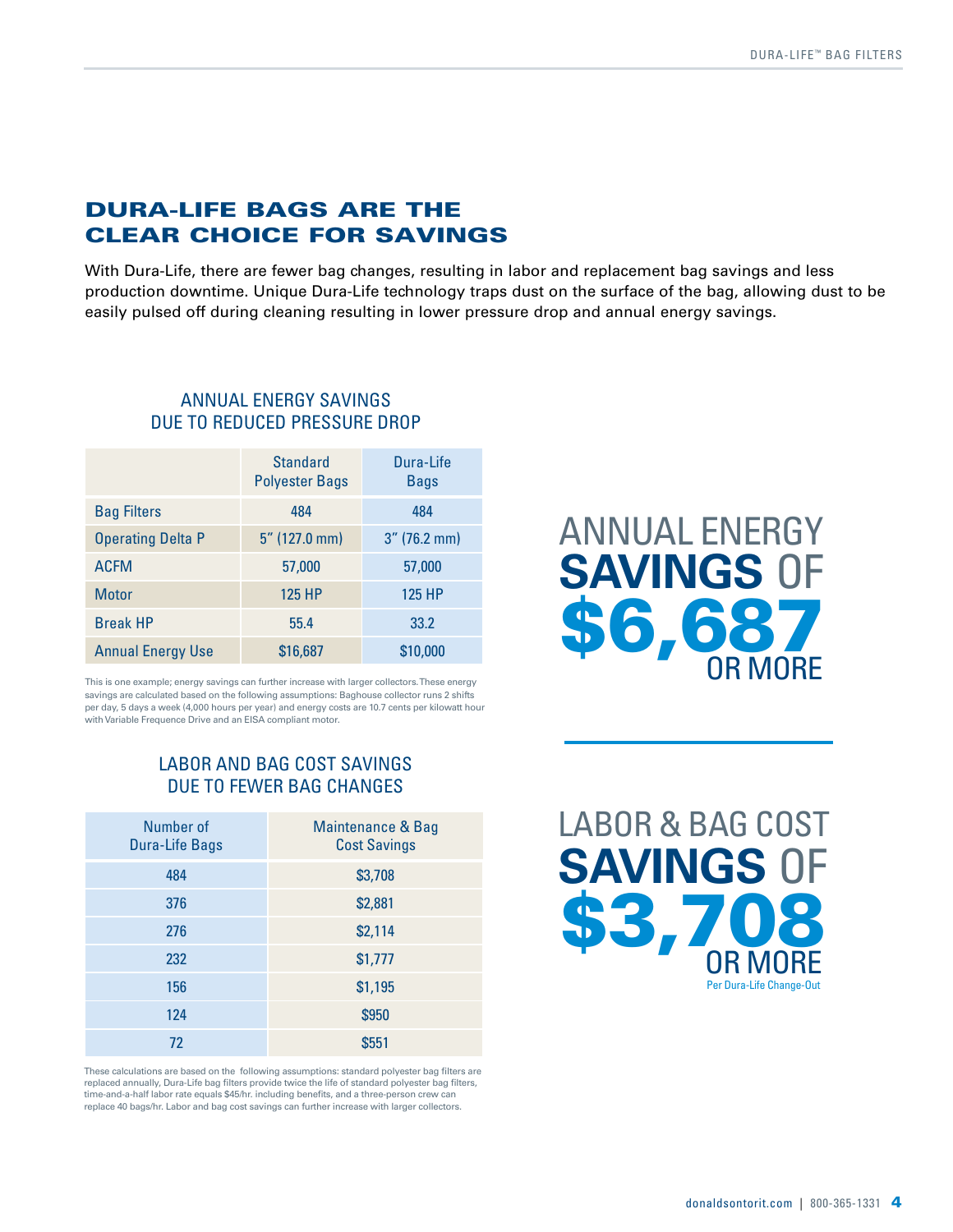# DURA-LIFE™ FILTER BAGS CONQUER SOY PROTEIN WITH MUSCLE

#### **INDUSTRY:** Grain – soy protein conveyor

- **PROBLEM:** Oily & agglomerative dust caused short filter life & high emissions
- **SOLUTION:** Donaldson® Torit® Dura-Life bag filters last 3x longer and exceed EPA emission standards

A Midwestern soybean processing plant uses a Donaldson Torit RF baghouse dust collector on a pneumatic receiver that regularly processes between 3 and 4 tons per hour of soy protein dust.

Soy protein tends to be oily and agglomerative, so it often builds up and blinds off conventional polyester bag filters early. The maintenance team had to replace their conventional polyester filter bags every 6 months. Now, after installing Donaldson Torit Dura-Life™ filter bags, they find filters last about 18 months—3x longer.

One of the company's biggest concerns was their ability to meet EPA emissions standards of 0.05 gr/dscf\*. After testing Dura-Life, the company was pleased to discover that emissions are well below the EPA requirements — just 0.0028 gr/dscf. The maintenance supervisor reports that visual inspections of the ducts also appear much cleaner with Dura-Life, and ∆P measured 2-4" lower than with non-Dura-Life bags.

Longer filter life AND lower emissions? Now that's tackling protein dust with muscle.



The Dura-Life bag filters in this Donaldson Torit RF Baghouse collector provide longer life and lower emissions at this Midwestern soybean processing plant.

#### PROJECT STATISTICS

| Dust/Contaminant             | <b>Soy Protein</b>                                                   |
|------------------------------|----------------------------------------------------------------------|
| <b>Application</b>           | <b>Pneumatic conveying</b>                                           |
| <b>Dust Collector</b>        | Donaldson Torit RF Baghouse, with<br>324 bag filters, Model 324RFW10 |
| Air Volume                   | $35,000$ cfm $(59,453 \text{ m}^3/\text{h})$                         |
| <b>Dust Loading</b>          | 5-8 grains/dscf                                                      |
| Air-to-Media Ratio           | 7:1                                                                  |
| <b>Hours of Operation</b>    | 4-5 days/week, 24/hrs/day                                            |
| <b>Polyester Bag Life</b>    | 6 months $\textcircled{2} 6.5" - 8.5"$ $\Delta P$                    |
| Dura-Life Bag Filter Life    | 1½ years @ 4.5" △P                                                   |
| <b>Emission Test Results</b> | 0.0028 gr/dscf (well below<br>EPA 0.05 gr/dscf requirement)          |

\* Grains/dscf = Grains per dry standard cubic foot. There are 7,000 grains in one pound.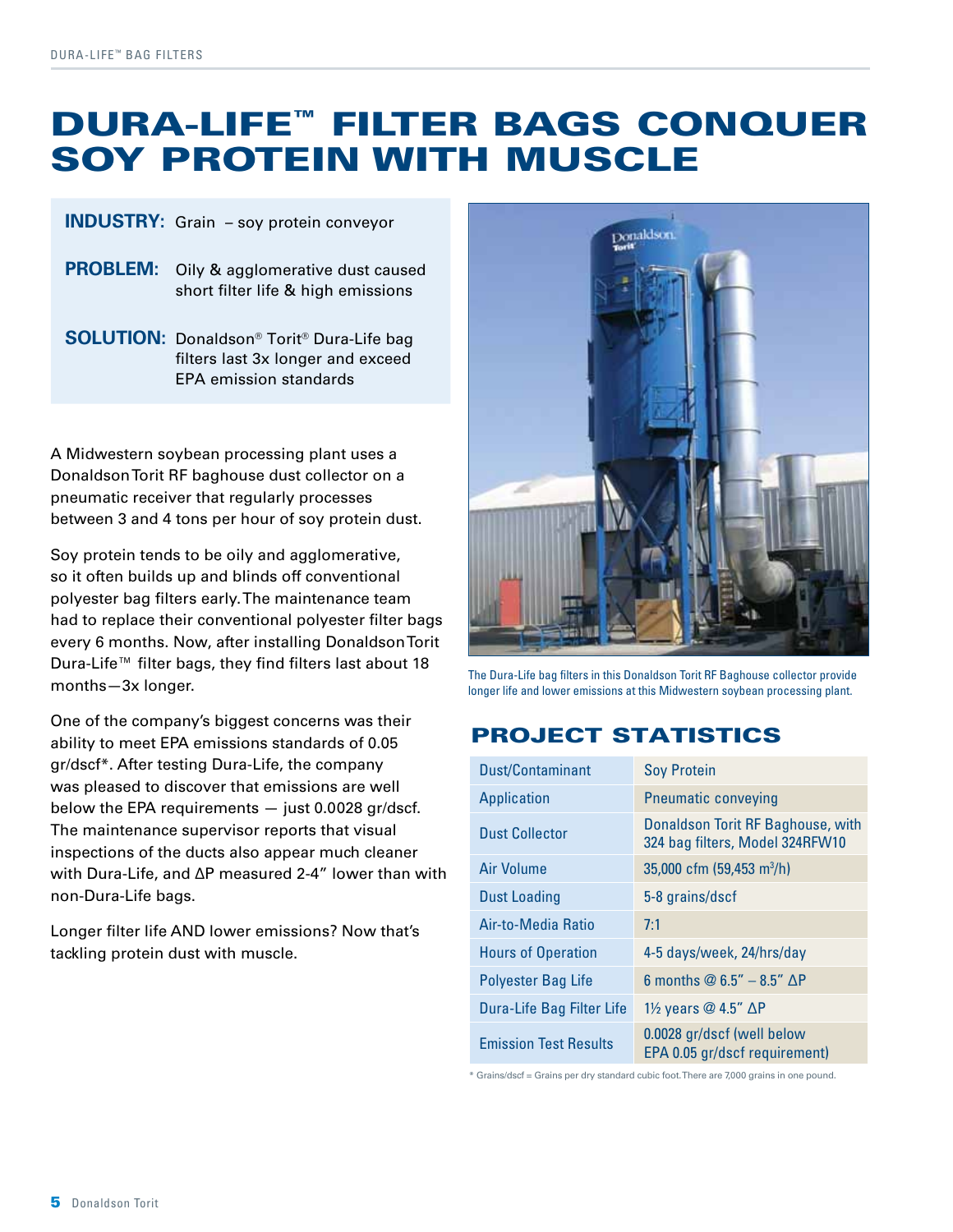### **DURA-LIFE for baghouse collectors**

Dura-Life filters ship in 24 hours and are available for all popular collectors.

- • **AZO®**
- • **Buhler**
- • **Carter Day**
- • **DCE**
- • **Flex-Kleen**
- • **Golfetto**
- • **Kice**
- • **MAC**
- • **MikroPul**
- • **Murphy**
- • **Pneumafil**
- • **Steelcraft®**
- • **Wheelabrator**
- • **+ Many others**





February 2005

**To learn more about Dura-Life bag filters, Call** 800-365-1331 **or visit** DonaldsonTorit.com